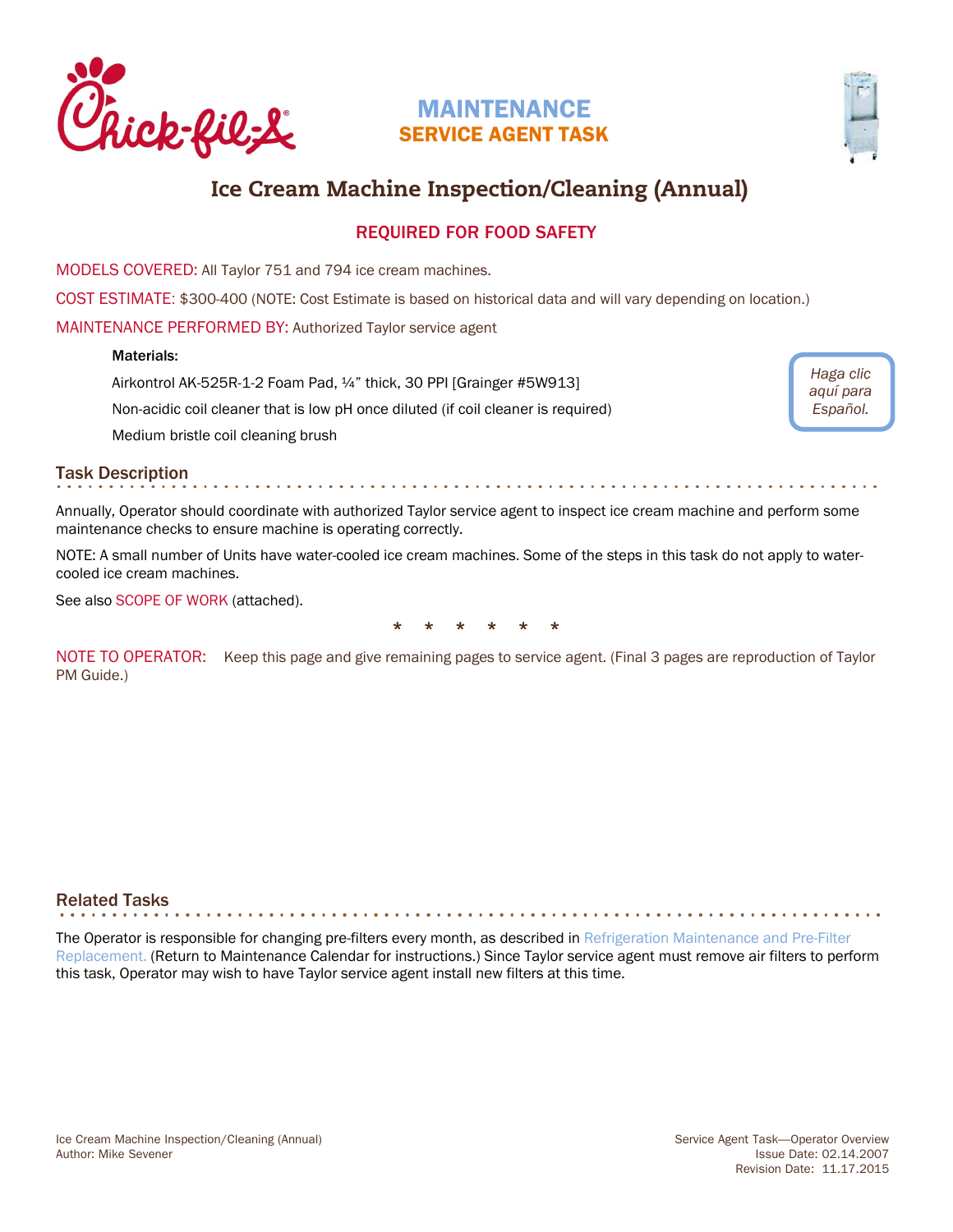

# MAINTENANCE SERVICE AGENT TASK

# Ice Cream Machine Inspection/Cleaning (Annual)

# Standards

If coil cleaner is required, all coil cleaner must be completely rinsed away from coils and work area.

# Warnings

Whenever possible, turn off power and disconnect ice cream machine from power while servicing machine.

Always follow manufacturer's guidelines for diluting coil cleaners. Do not use coil-brightening chemicals.

Do not use or replace any parts that would change manufacturer's warranty or engineering.

Do not attach gauges to refrigerant system unless refrigerant charges must be checked because of repairs or temperature issues.

Use only refrigerants and metering devices specified by manufacturer, unless authorized by Chick-fil-A corporate headquarters to use something different.

Take appropriate precautions when cleaning coils. Protect all food products; control overspray. Also, protect electrical motors on condenser fans from water damage during cleaning.

# Steps

NOTE: The following instructions are intended to highlight certain steps in this procedure. Industry standard procedures and manufacturers' service manuals may require additional steps.

- 1. Coordinate Unit visit with Operator or manager. Schedule visit during non-peak business hours.
- 2. Whenever possible, turn OFF electrical power to ice cream machine before beginning any servicing.
- 3. Perform Taylor recommended Preventive Maintenance, as documented on the next 3 pages.
- 4. Install pre-filters of approved material on both condenser coils. Pre-filters should be trimmed to cover fins only. NOTE: If old pre-filters were not trimmed correctly, take this opportunity to demonstrate to Operator how pre-filters should be trimmed to cover fins only.
- 5. Document in writing any safety or performance issues. Give this report to Operator or manager.
- 6. Notify Operator or manager when finished, and allow Operator or manager to inspect condenser coils.

## **Restrictions**

- $\triangleright$  Expected completion date:
- $\triangleright$  Hours work can be conducted:
- → Contractor will attend inspection with Operator/manager: YES NO

(Reminder: All changes must be communicated to and approved in advance by Facilities Department and Operator/manager of Unit.)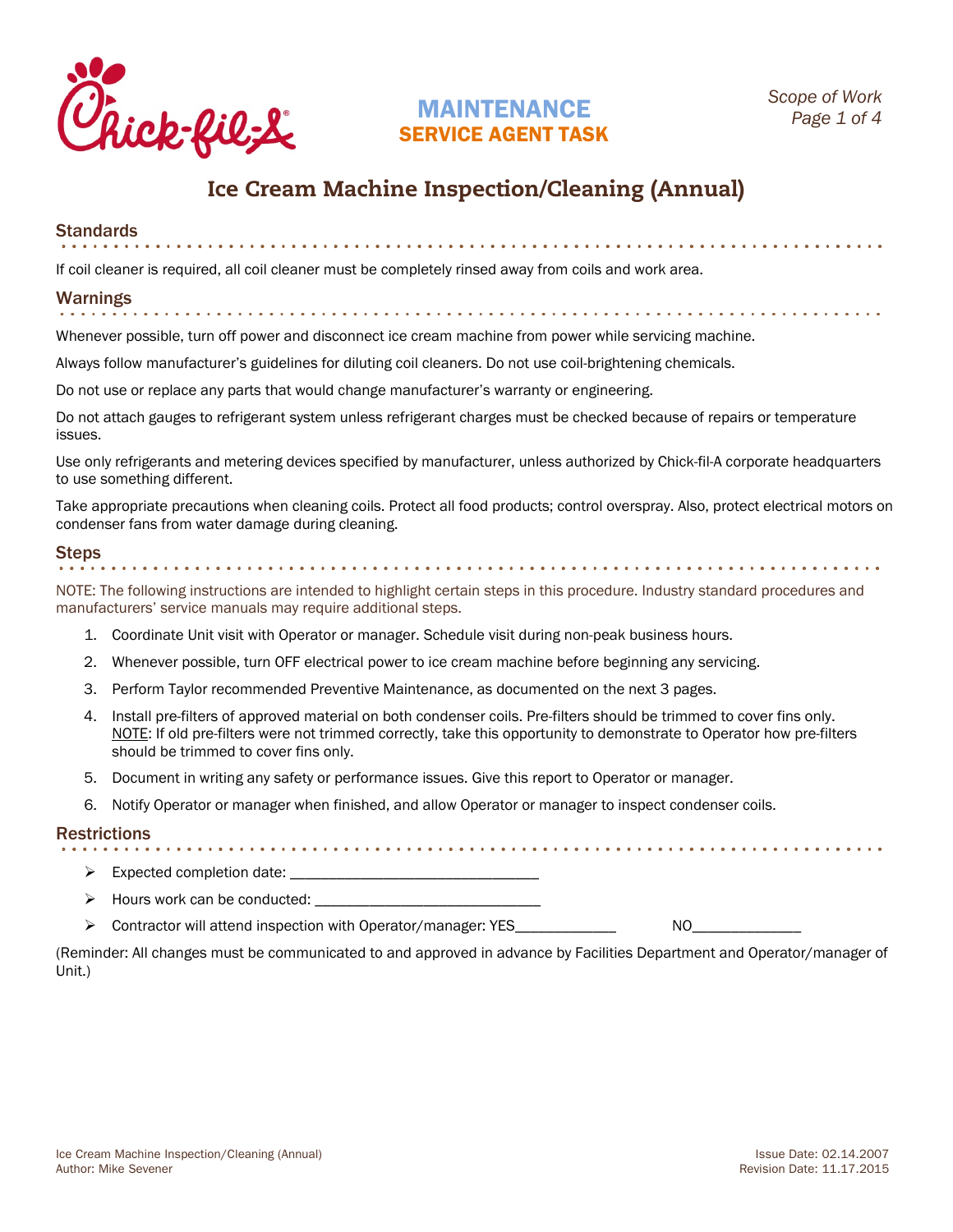*Scope of Work Page 2 of 4*



## **TAYLOR FREEZER PM GUIDE FOR SOFT SERVE EQUIPMENT**

Follow this guide to perform the Annual PM Inspection.

ι ick-fil-L

*Start Here! Before you begin the inspection, talk to the store manager to find out if there have been any recent problems with the machine's performance. Write down any issues or concerns that need attention. Complete each section on the PM Form before moving on to the next section.* 

|                                                                                                                          | <b>A1. Visual Inspection-Exterior</b>                                        |                                                                                                                                   | <b>A4. Freezing Cylinder Parts</b>                                                                                                                                           |                                                                 |                                                                                                                                                                                                                                     |  |  |  |
|--------------------------------------------------------------------------------------------------------------------------|------------------------------------------------------------------------------|-----------------------------------------------------------------------------------------------------------------------------------|------------------------------------------------------------------------------------------------------------------------------------------------------------------------------|-----------------------------------------------------------------|-------------------------------------------------------------------------------------------------------------------------------------------------------------------------------------------------------------------------------------|--|--|--|
| Disconnect the power supply and inspect the exterior of the machine. It may be                                           |                                                                              |                                                                                                                                   |                                                                                                                                                                              | Inspect Freezing Cylinder Parts                                 |                                                                                                                                                                                                                                     |  |  |  |
| necessary to move the unit to an area that will allow you access around all sides without<br>disrupting store personnel. |                                                                              |                                                                                                                                   |                                                                                                                                                                              | <b>Tools Required:</b><br>None<br>Wear Items: Tune-up Kit Items |                                                                                                                                                                                                                                     |  |  |  |
|                                                                                                                          | <b>Tools Required:</b><br>None                                               | Wear Items:<br>None                                                                                                               |                                                                                                                                                                              |                                                                 |                                                                                                                                                                                                                                     |  |  |  |
| 1.                                                                                                                       | Panels                                                                       | All panels installed/ secured with all the proper screws/ no<br>sharp edges exposed                                               |                                                                                                                                                                              | 26 Drive Shaft                                                  | Removable/ No wear on hex/ No sharp edges                                                                                                                                                                                           |  |  |  |
| $\mathbf{2}$                                                                                                             | Casters                                                                      | All fully threaded into machine base/ wheels roll freely                                                                          |                                                                                                                                                                              | 27 Beater                                                       | Beater frame not bent or broken/ Front helix not worn/ No loose<br>welds or brazing areas/ Blade pins secure/ Shaft end not worn or                                                                                                 |  |  |  |
|                                                                                                                          |                                                                              |                                                                                                                                   |                                                                                                                                                                              |                                                                 | rounding out/ Sundae-no wear on rear post                                                                                                                                                                                           |  |  |  |
| 3                                                                                                                        | Air Deflector                                                                | Installed & secure/ Air discharges forward/<br>Fan quard in place                                                                 |                                                                                                                                                                              | 28 Blade Clips                                                  | Clips not bent or damaged/ Inside clip clean/ Good blade fit                                                                                                                                                                        |  |  |  |
| 4                                                                                                                        | Dispenser                                                                    | Attached securely on unit/ each holder dispenses properly                                                                         |                                                                                                                                                                              |                                                                 | Freezer Door not cracked or broken/ Door hub or rear flange                                                                                                                                                                         |  |  |  |
| 5                                                                                                                        | Front Drip Tray                                                              | Not cracked, warped, or broken/<br>Shield not damaged or missing                                                                  | 29                                                                                                                                                                           | Freezer Door                                                    | not worn/ Restrictor cap has snug fit on spout/ No mix leaks/<br>Draw valve cavity(s) not worn or pitted/ Sundae- Baffle<br>assembly secure in door/ Not bent, broken, worn, and brazing                                            |  |  |  |
| 6                                                                                                                        | Dec Plate Decal                                                              | Not worn, split, or damaged                                                                                                       |                                                                                                                                                                              |                                                                 | secure                                                                                                                                                                                                                              |  |  |  |
| 7                                                                                                                        | Spinner Housing                                                              | Check Waring Spinner housing for cracks/vibration.                                                                                | 30                                                                                                                                                                           | Draw Valve                                                      | Valve(s) not pitted, knicked, or worn/ No dried mix or milkstone<br>in oring grooves                                                                                                                                                |  |  |  |
|                                                                                                                          | <b>A2. Visual Inspection-Interior</b>                                        |                                                                                                                                   | 31                                                                                                                                                                           | Draw Handle                                                     | Forks not bent or rubbing on face of door                                                                                                                                                                                           |  |  |  |
|                                                                                                                          |                                                                              | Remove side panels and rear panel. Inspect the interior for mix leakage, check condition                                          |                                                                                                                                                                              | 32 Hand Screws                                                  | Correct hand screws used/ Threads not damaged                                                                                                                                                                                       |  |  |  |
|                                                                                                                          |                                                                              | of the air condensers and filters (clean if needed), replace drive belts, check belt tension,                                     |                                                                                                                                                                              |                                                                 |                                                                                                                                                                                                                                     |  |  |  |
|                                                                                                                          | are tight.                                                                   | gear and pulley alignment, coupling position, and check all fasteners in drive mechanism                                          |                                                                                                                                                                              |                                                                 | B. Electrical Inspection Use extreme CAUTION when                                                                                                                                                                                   |  |  |  |
|                                                                                                                          | <b>Tools Required:</b>                                                       | Flat Blade Screw Driver/ 1/2" Box Wrenches/ Allen Wrench Set/                                                                     |                                                                                                                                                                              |                                                                 | working around live electrical circuits and hazardous                                                                                                                                                                               |  |  |  |
|                                                                                                                          | Spinner Adjustment Gage (Part # 055688)<br>Wear Items:<br><b>Drive Belts</b> |                                                                                                                                   |                                                                                                                                                                              |                                                                 | Inspect power cord, plug and receptacle, and grounding circuit. Remove the control box                                                                                                                                              |  |  |  |
| 8                                                                                                                        | Mix Leakage                                                                  | Indicate amount of dried mix build-up found inside machine.                                                                       |                                                                                                                                                                              |                                                                 | cover and dec plate panel to check wire and cable connections are secure. Verify                                                                                                                                                    |  |  |  |
| 9                                                                                                                        |                                                                              | Indicate condition of interior drip pans (Clean if needed)                                                                        | machine is properly grounded. Check beater rotation. Check all switches, LED/LCD<br>displays, and sensors are functional. Check and record voltage readings with an accurate |                                                                 |                                                                                                                                                                                                                                     |  |  |  |
| <b>Drip Pans</b><br>Indicate condition of condenser air filters (Clean if needed)                                        |                                                                              |                                                                                                                                   | meter.<br><b>Tools Required:</b><br>Needle nose pliers, screwdrivers, voltage meter (AC/DC), allen                                                                           |                                                                 |                                                                                                                                                                                                                                     |  |  |  |
| 10<br>Air Filters<br>Clean condenser coils for hopper and freezing cylinder.                                             |                                                                              |                                                                                                                                   |                                                                                                                                                                              |                                                                 |                                                                                                                                                                                                                                     |  |  |  |
| 11<br>12                                                                                                                 | Condensers                                                                   | If applicable, no water leaks/no wearing or kinks in lines                                                                        | wrench set<br><b>Wear Items:</b> None                                                                                                                                        |                                                                 |                                                                                                                                                                                                                                     |  |  |  |
|                                                                                                                          | <b>Water Connections</b>                                                     | Valve stems secure/ Capped to prevent refrigerant leakage                                                                         |                                                                                                                                                                              |                                                                 |                                                                                                                                                                                                                                     |  |  |  |
| 13<br>14                                                                                                                 | <b>Access Valves</b><br><b>Drive Belts/Tension</b>                           | Replaced Drive Belts/ Deflection: Cog Belt 1" V-Belt 1/2"                                                                         |                                                                                                                                                                              |                                                                 | Cord wires are correct ampacity rating for the application/ Power<br>Cord not worn, cut, or damaged/ Cord wires held tight in machine<br>terminal block and Plug/ Cord is secured to base pan and<br>control box with strain relief |  |  |  |
|                                                                                                                          |                                                                              | Each Gear Box is properly aligned/ Securely fastened                                                                              | 33                                                                                                                                                                           | Power Cord                                                      |                                                                                                                                                                                                                                     |  |  |  |
| 15                                                                                                                       | Gear Alignment                                                               | Motor pulley aligned with gear pulley/                                                                                            |                                                                                                                                                                              |                                                                 |                                                                                                                                                                                                                                     |  |  |  |
|                                                                                                                          | 16   Pulley Alignment                                                        | Keyway and screws tight                                                                                                           |                                                                                                                                                                              |                                                                 | Plug removable from Receptacle/ Plug or Receptacle not                                                                                                                                                                              |  |  |  |
|                                                                                                                          | <b>17</b>   Drive Coupling                                                   | Proper position/ secure on shaft (keyway in place/ both set<br>screws tight) /no mix inside coupling                              | 34                                                                                                                                                                           | Plug/Receptacle                                                 | cracked or damaged/ Receptacle mounted securely/ Plug<br>terminals not corroded or burnt                                                                                                                                            |  |  |  |
|                                                                                                                          |                                                                              | A3. Mix Hopper & Freezing Cylinder                                                                                                | 35                                                                                                                                                                           | Ground<br>Connection                                            | Inspect ground wiring is secure in plug and ground terminal/<br>Verify machine is properly grounded using a voltage meter                                                                                                           |  |  |  |
|                                                                                                                          | Inspect Mix Hopper and the Freezing Cylinder.                                |                                                                                                                                   |                                                                                                                                                                              |                                                                 | With power disconnected to unit, check all wire connections                                                                                                                                                                         |  |  |  |
|                                                                                                                          | 18 Milkstone                                                                 | Inspect mix hopper(s) for milkstone                                                                                               | 36                                                                                                                                                                           | Wire<br>Connections                                             | terminals inside control box are securely fastened or spliced/                                                                                                                                                                      |  |  |  |
|                                                                                                                          | 19 Level Probes                                                              | Probes secure/ No mix or milkstone build-up on probes                                                                             |                                                                                                                                                                              |                                                                 | Low voltage wiring is routed away from high voltage wiring                                                                                                                                                                          |  |  |  |
|                                                                                                                          | 20   Hopper Cover                                                            | Fit properly on hopper ridge and retaining pins/ No holes or<br>splits to cause saturation/ Not cracked or broken/ Knob<br>secure | 37                                                                                                                                                                           | Cable<br>Connections                                            | Inspect cable pins are not corroded, damaged or missing/<br>Ribbon cable is not cut or damaged/ Cable routed away from                                                                                                              |  |  |  |
| 21                                                                                                                       | <b>Cylinder Walls</b>                                                        | Walls smooth with no scoring or pitting                                                                                           |                                                                                                                                                                              |                                                                 | moving parts/ Pin connections are secure                                                                                                                                                                                            |  |  |  |
| 22                                                                                                                       | Nosecone                                                                     | Inspect surface for cracks or damage                                                                                              | 38                                                                                                                                                                           | <b>Beater Rotation</b>                                          | Verify beater rotation is turning clockwise (view from front)                                                                                                                                                                       |  |  |  |
| 23                                                                                                                       | Door Studs                                                                   | Tightly secured in nosecone/ No damaged threads<br>No sharp edge around front surface/ No internal wear/ No                       | 39                                                                                                                                                                           | Membrane<br>Switches                                            | Verify all membrane switches on dec panel are operational                                                                                                                                                                           |  |  |  |
|                                                                                                                          | <b>24</b>   Shell Bearing(s)                                                 | leakage around outside of bearing/ Drip Guide installed                                                                           | 40                                                                                                                                                                           | LED's                                                           | Verify all LEDs behind dec plate are operational                                                                                                                                                                                    |  |  |  |
|                                                                                                                          |                                                                              | Perform frost check on freezing cylinder. If bad, perform boil-                                                                   | 41                                                                                                                                                                           | <b>Level Sensors</b>                                            | Verify probe sensors in hoppers detect mix level                                                                                                                                                                                    |  |  |  |
|                                                                                                                          | 25   Frost Check                                                             | out of evaporator. Indicate on form that boil-out was<br>completed.                                                               | 42                                                                                                                                                                           | <b>Draw Switches</b>                                            | Inspect switch mechanism and wire connections are secure/<br>Check for proper switch engagement                                                                                                                                     |  |  |  |
|                                                                                                                          |                                                                              |                                                                                                                                   | 43                                                                                                                                                                           | Dip Switch Settings                                             | Check dip switches for correct settings.                                                                                                                                                                                            |  |  |  |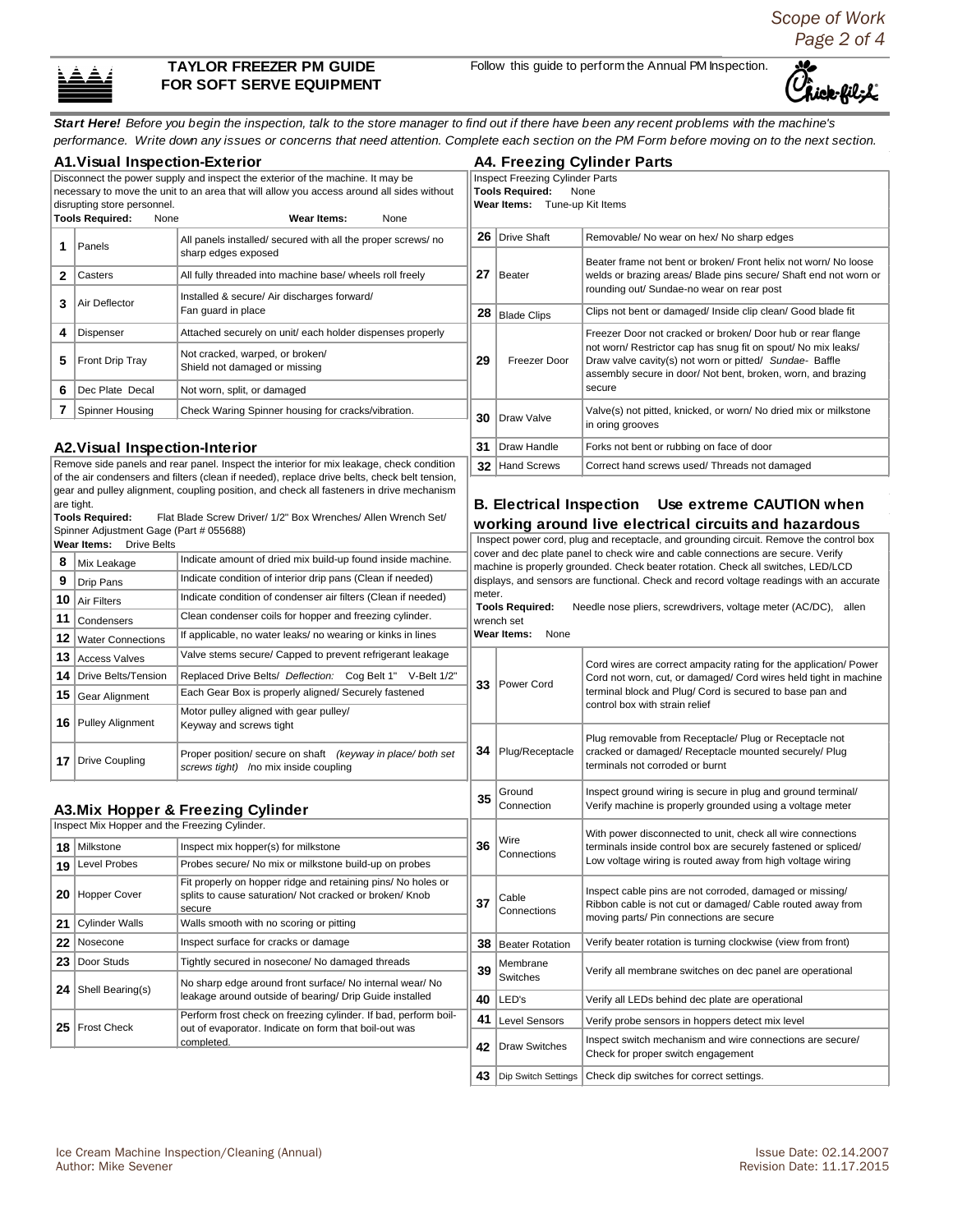## **B. Electrical Inspection (Cont.)**

| 44 | 5VDC Cable       | Verify voltage is between 4.75 - 5.25 VDC                                                                                                                               | Check and Record the F |                                                                 |      |     |
|----|------------------|-------------------------------------------------------------------------------------------------------------------------------------------------------------------------|------------------------|-----------------------------------------------------------------|------|-----|
| 45 | Power Supply     | Check and Record supply voltage for each leg of power                                                                                                                   |                        | shake cup fill level settin<br>Wear Items:                      | None |     |
| 46 | Beater Motor AMP | Check and record beater motor amperage. For units with one<br>freezing cylinder, complete the first box. For units with two<br>freezing cylinders, complete both boxes. |                        | Tools Required:<br><b>Product Specifications</b><br>Soft Serve: |      | Dig |
| 47 | Compressor AMP   | Check and record compressor amperage. For units with one<br>freezing cylinder, complete the first box. For units with two<br>freezing cylinders, complete both boxes.   | 51                     | Product Temp<br><b>E.Wear Item Re</b>                           |      |     |

## **C. Operations Checks and Settings: Refrigeration**

Attach refrigeration manifold hoses on the high and low side access valves and purge hoses. Check Head Pressure and Suction Pressure readings during a freezing cycle (Allow pressure to stabilize). Compare findings with the chart below and adjust valve as needed. Note: Chart pressures for R404A only. Consult service manual for other refrigerant pressure specifications.

IMPORTANT: Each gauge manifold hose must have a quick disconnect or shut off valve to prevent a loss of refrigerant during installation and removal of the gauge set. For gauge removal, first close off the high side access valve. With compressor running, slowly draw refrigerant remaining in the hoses into the low side of the system. Close and remove suction side hose when the pressure has stabilized at the lowest reading.

|    | <b>Head Pressure</b>      |                 | 70F (21.1C) 240-270psi (1,655 - 1862 kPa)                                                                        |  |
|----|---------------------------|-----------------|------------------------------------------------------------------------------------------------------------------|--|
|    | Air Cooled:               |                 | 80F (26.7C) 270-300psi (1,862 - 2,069 kPa)                                                                       |  |
|    |                           |                 | 90F (32.2C) 300-340psi (2,069 - 2,344 kPa)                                                                       |  |
|    |                           |                 | 100F (37.8C) 340-380psi (2,344 - 2,620 kPa)                                                                      |  |
|    | <b>Water Cooled:</b>      |                 | Water Regulator Setting 255 psi (1,758 kPa)                                                                      |  |
|    | <b>Suction Pressure:</b>  | Air Cooled      | Water Cooled                                                                                                     |  |
|    | Soft Serve:               | 21 psi (145kPa) | 20-22psi (9138-152kPa)                                                                                           |  |
| 48 | <b>Head Pressure</b>      |                 | Check and record the Head Pressure for each side                                                                 |  |
| 49 | <b>Suction Pressure</b>   |                 | Check and record the Suction Pressure for each side/ Check<br>box if the expansion valve required an adjustment. |  |
| 50 | <b>Refrigerant Charge</b> |                 | Pressure readings and performance indicate proper charge/<br>Low refrigerant charge, checked system for leaks    |  |

## **D. Product Check**

| Check and Record the Finished Product Temperature, Fill time or Draw rate. Check<br>shake cup fill level setting. Record topping bath temperature settings (adjust if needed). |  |  |  |  |  |  |
|--------------------------------------------------------------------------------------------------------------------------------------------------------------------------------|--|--|--|--|--|--|
| Wear Items:<br>None                                                                                                                                                            |  |  |  |  |  |  |
| Digital Thermometer +/-0.5F (0.28C) / Scale/ Stop Watch<br><b>Tools Required:</b>                                                                                              |  |  |  |  |  |  |
| <b>Product Specifications:</b>                                                                                                                                                 |  |  |  |  |  |  |
| Soft Serve:<br>19 to 20 F (-7.2 to -6.7 C)                                                                                                                                     |  |  |  |  |  |  |
| <b>Product Temp</b><br>51<br>Record Product Serving Temp                                                                                                                       |  |  |  |  |  |  |

## **E.Wear Item Replacement Check List**

**52-55**

Record the quantity in the box for each of the wear items replaced. Wear items MUST be replaced.

## **F.Comments/Recommendations:**

Use this space to make recommendations, note any additional parts replaced or work performed, and describe general condition of the machine.

| 56 | Check box if additional repairs are recommended                                                             |
|----|-------------------------------------------------------------------------------------------------------------|
| 57 | Check box if steam cleaning recommended                                                                     |
| 58 | Record the PM Identification number found on the PM sticker<br>to be placed on the freezer (if applicable). |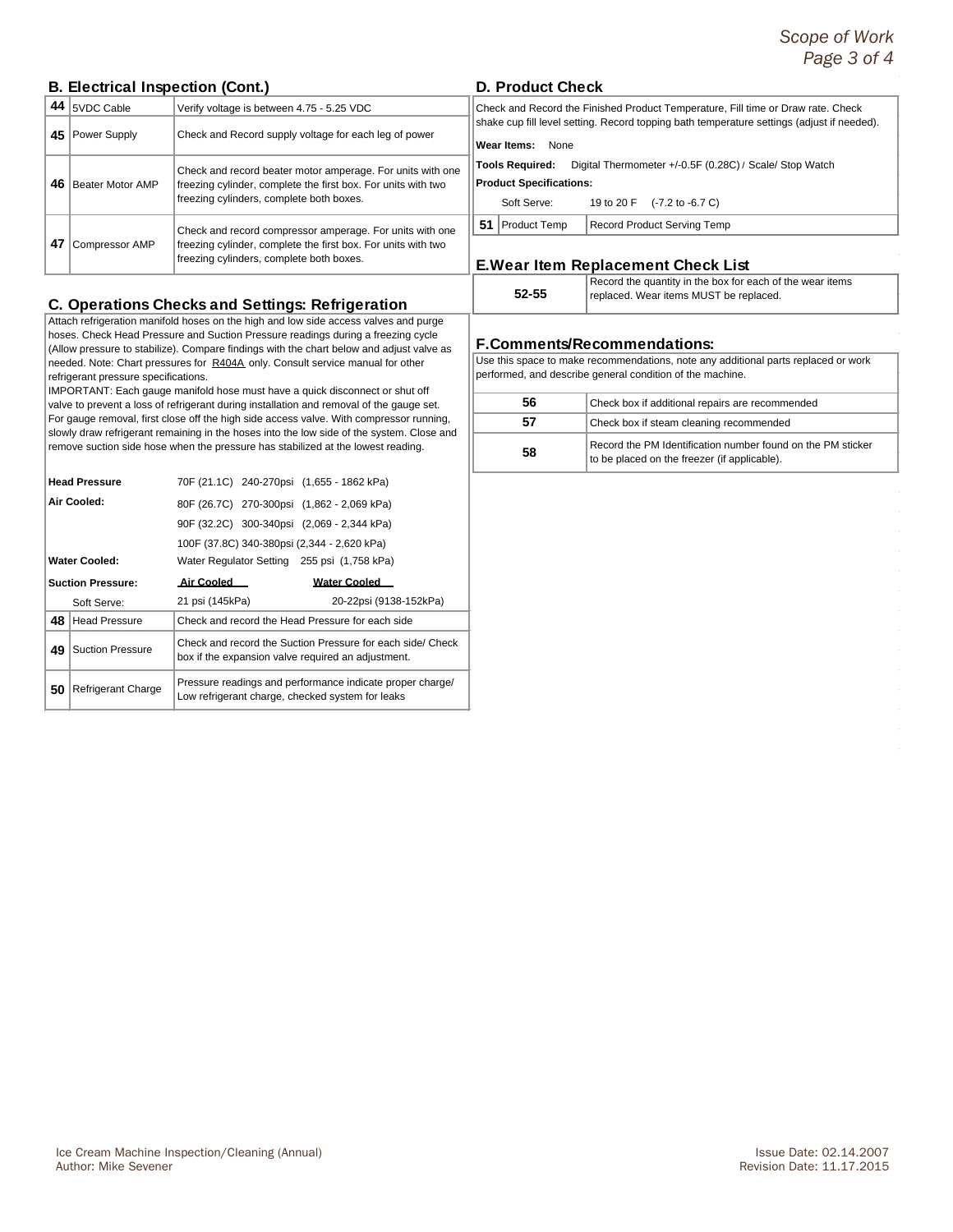*Scope of Work Page 4 of 4*

|                   |                                                 |                    | ANNUAL INSPECTION FOR TAYLOR SOFT SERVE EQUIPMENT |                                                  |                       |                                      |                              |              |              |                                                                 |                  |                  |                        |           |                         |         |                        |
|-------------------|-------------------------------------------------|--------------------|---------------------------------------------------|--------------------------------------------------|-----------------------|--------------------------------------|------------------------------|--------------|--------------|-----------------------------------------------------------------|------------------|------------------|------------------------|-----------|-------------------------|---------|------------------------|
|                   | Restaurant National No.                         |                    | Work Order No.                                    |                                                  |                       |                                      |                              |              |              |                                                                 |                  |                  | Serial No.             |           |                         |         |                        |
|                   |                                                 |                    |                                                   |                                                  |                       |                                      |                              |              |              |                                                                 |                  |                  |                        |           |                         |         |                        |
| Address:          |                                                 |                    |                                                   |                                                  |                       |                                      |                              |              |              |                                                                 |                  |                  |                        | Model No. |                         |         |                        |
|                   |                                                 |                    |                                                   |                                                  |                       |                                      |                              |              |              |                                                                 |                  |                  |                        |           |                         |         |                        |
|                   |                                                 |                    |                                                   |                                                  |                       |                                      |                              |              |              |                                                                 |                  |                  |                        |           |                         |         |                        |
| City:             |                                                 |                    |                                                   |                                                  |                       |                                      |                              |              |              |                                                                 | State/Prov.      |                  |                        | Date:     |                         |         |                        |
|                   |                                                 |                    |                                                   |                                                  |                       |                                      |                              |              |              |                                                                 |                  |                  |                        |           |                         |         |                        |
| Zip:              |                                                 |                    |                                                   |                                                  | Phone No.             |                                      |                              |              |              |                                                                 |                  |                  |                        | Time In:  |                         |         |                        |
|                   |                                                 |                    |                                                   |                                                  |                       |                                      |                              |              |              |                                                                 |                  |                  |                        | Time Out: |                         |         |                        |
|                   | A. Visual Inspection:                           |                    |                                                   |                                                  |                       |                                      |                              |              |              | Box information should indicate condition found upon inspection |                  |                  |                        |           |                         |         |                        |
|                   | A1. Exterior:                                   |                    |                                                   |                                                  |                       |                                      |                              |              |              |                                                                 |                  |                  |                        |           |                         |         |                        |
| 1                 | Panels                                          | Good               | Faulty                                            | Need Screws                                      | 4                     |                                      | Cup/Cone Dispenser           |              |              | Good                                                            |                  | Faulty           | 7                      |           | Spinner Housing         | Good    | Faulty                 |
| $\mathbf{2}$<br>3 | Casters<br>Air Deflector                        | Good<br>Good       | Faulty<br>Faulty                                  | Secure                                           | 6                     | 5   Front Drip Tray                  | Dec Plate Decal              |              |              | Good<br>Good                                                    |                  | Faulty<br>Faulty |                        |           |                         |         |                        |
|                   | A2. Interior:                                   |                    |                                                   |                                                  |                       |                                      |                              |              |              |                                                                 |                  |                  |                        |           |                         |         |                        |
|                   | 8   Mix Leakage                                 | None               | Minimal                                           | Excessive                                        |                       |                                      | 12   Water Connections       |              |              | Good                                                            |                  | Faulty           |                        |           | 16   Pulley Align.      | Good    | Realign                |
| 9                 | <b>Drip Pans</b>                                | Clean              | Not Clean                                         | Missing                                          |                       |                                      | 13 Access Valves/Caps        |              |              | Tight                                                           |                  | Not Tight        |                        |           | 17   Drive Coupling     | Good    | Faulty                 |
|                   | 10   Air Filters                                | Clean              | Not Clean                                         | Missing                                          |                       |                                      | 14   Drive Belt Tension      |              |              | Good                                                            |                  | Adjust           |                        |           |                         |         |                        |
| 11<br>$^\star$    | Clean Condenser                                 | Completed          |                                                   | Not Completed                                    |                       |                                      | 15 Gear Alignment            |              |              | Good                                                            |                  | Realign          |                        |           |                         |         |                        |
|                   |                                                 |                    |                                                   |                                                  |                       |                                      |                              |              |              |                                                                 |                  |                  |                        |           |                         |         |                        |
|                   | A3. Mix Hopper(s)<br>18   Milkstone             | None               | Build-up                                          |                                                  |                       | 26   Drive Shaft                     | A4. Freezing Cylinder Parts: |              | Good         |                                                                 | Faulty           |                  |                        |           |                         |         |                        |
|                   | 19   Level Probes                               | Good               | Faulty                                            |                                                  |                       | 27   Beater                          |                              |              | Good         |                                                                 | Faulty           |                  |                        |           |                         |         |                        |
|                   | 20 Hopper Cover                                 | Good               | Faulty                                            |                                                  |                       | 28   Blade Clips                     |                              |              | Good         |                                                                 | Faulty           |                  |                        |           |                         |         |                        |
|                   |                                                 |                    |                                                   |                                                  |                       | 29   Freezer Door                    |                              |              | Good         |                                                                 | Faulty           |                  |                        |           |                         |         |                        |
|                   | <b>Freezing Cylinder(s)</b>                     |                    |                                                   |                                                  |                       | 30   Draw Valve                      |                              |              | Good         |                                                                 | Faulty           |                  |                        |           |                         |         |                        |
|                   | 21 Cylinder Walls                               | Good<br>Good       | Scored<br>Damaged                                 |                                                  |                       | 31   Draw Handle<br>32 Hand Screws   |                              |              | Good<br>Good |                                                                 | Faulty<br>Faulty |                  |                        |           |                         |         |                        |
|                   | 22   Nosecone<br>23   Door Studs                | Tight              | Not Tight                                         |                                                  |                       |                                      |                              |              |              |                                                                 |                  |                  |                        |           |                         |         |                        |
|                   | 24   Shell Bearing                              | Good               | Faulty                                            |                                                  |                       |                                      |                              |              |              |                                                                 |                  |                  |                        |           |                         |         |                        |
|                   | 25   Frost Check                                | Good               | Bad                                               |                                                  |                       |                                      |                              |              |              |                                                                 |                  |                  |                        |           |                         |         |                        |
|                   |                                                 |                    |                                                   |                                                  |                       |                                      |                              |              |              |                                                                 |                  |                  |                        |           |                         |         |                        |
|                   | Boil-out Evaporator                             |                    | Not                                               |                                                  |                       |                                      |                              |              |              |                                                                 |                  |                  |                        |           |                         |         |                        |
|                   | <b>Bad Frost Check Only</b><br><b>Comments:</b> | Complete           | Complete                                          |                                                  |                       |                                      |                              |              |              |                                                                 |                  |                  |                        |           |                         |         |                        |
|                   | <b>B.</b> Electrical Inspection:                |                    |                                                   |                                                  |                       |                                      |                              |              |              |                                                                 |                  |                  |                        |           |                         |         |                        |
|                   | 33 Pow er Cord                                  | Good               | Faulty<br>Faulty                                  | 39   Membrane Switches                           |                       |                                      |                              | Good<br>Good |              | Faulty<br>Faulty                                                |                  |                  | <b>Voltage Checks:</b> |           |                         |         |                        |
|                   | 34 Plug/Receptacle<br>35 Ground Connection      | Good<br>Good       | Faulty                                            | 40   LED & LCD Display<br>41   Mix Level Sensors |                       |                                      |                              | Good         |              | Faulty                                                          | 46               |                  | 5VDC Cable:            |           |                         |         |                        |
|                   | 36 Wire Connections                             | Good               | Faulty                                            | 42   Draw Switches                               |                       |                                      |                              | Good         |              | Faulty                                                          |                  | Pow er           |                        |           | $L1-L2$                 | $L1-L3$ | $L2-L3$                |
|                   | 37   Cable Connections                          | Good               | Faulty                                            | 43   Dip Sw itch Positions                       |                       |                                      |                              | Correct      |              | Inconrrect                                                      | 47               |                  | Supply: VAC            |           |                         |         |                        |
|                   | 38   Beater Rotation CW                         | Good               | Faulty                                            | 44 I                                             | Beater Motor Amperage |                                      |                              |              | AMP          | AMP                                                             |                  |                  |                        |           |                         |         |                        |
|                   |                                                 |                    |                                                   | 45   Compressor Amperage                         |                       |                                      |                              |              | AMP          | AMP                                                             |                  |                  |                        |           |                         |         |                        |
|                   |                                                 |                    |                                                   |                                                  |                       |                                      |                              |              |              |                                                                 |                  |                  |                        |           |                         |         | <b>VDC</b>             |
|                   | C. Operation Checks and Settings:               |                    |                                                   | D. Product Check:                                |                       |                                      |                              |              |              |                                                                 |                  |                  |                        |           | *E. Replace Wear Items: |         |                        |
| 48                | Refrigeration:<br><b>Head Pressure</b>          |                    |                                                   | Product Temperature:                             |                       |                                      | 51                           |              |              |                                                                 | 52               |                  | Tune Up Kit            |           |                         | 54      |                        |
| 49                | <b>Suction Pressure</b>                         |                    |                                                   |                                                  |                       |                                      |                              |              |              |                                                                 | 53               |                  | <b>Scraper Blades</b>  |           |                         | 55      | Belt AX35<br>Brush Kit |
|                   | 50   Refrigerant Charge                         | Good<br>Leak Check |                                                   |                                                  |                       |                                      |                              |              |              | * Indicates tasks that MUST be completed by service technician  |                  |                  |                        |           |                         |         |                        |
|                   | F. Comments/<br>Recommendations:                |                    |                                                   |                                                  |                       |                                      |                              |              |              |                                                                 |                  |                  |                        |           |                         |         |                        |
| 56                | <b>Additional Repairs</b><br>Recommended        |                    |                                                   | 57 <sub>1</sub>                                  |                       | <b>Steam Cleaning</b><br>Recommended |                              |              |              | 58 PM I.D.                                                      | <b>NUMBER</b>    |                  |                        |           |                         |         |                        |

Name (Signature)

(Print)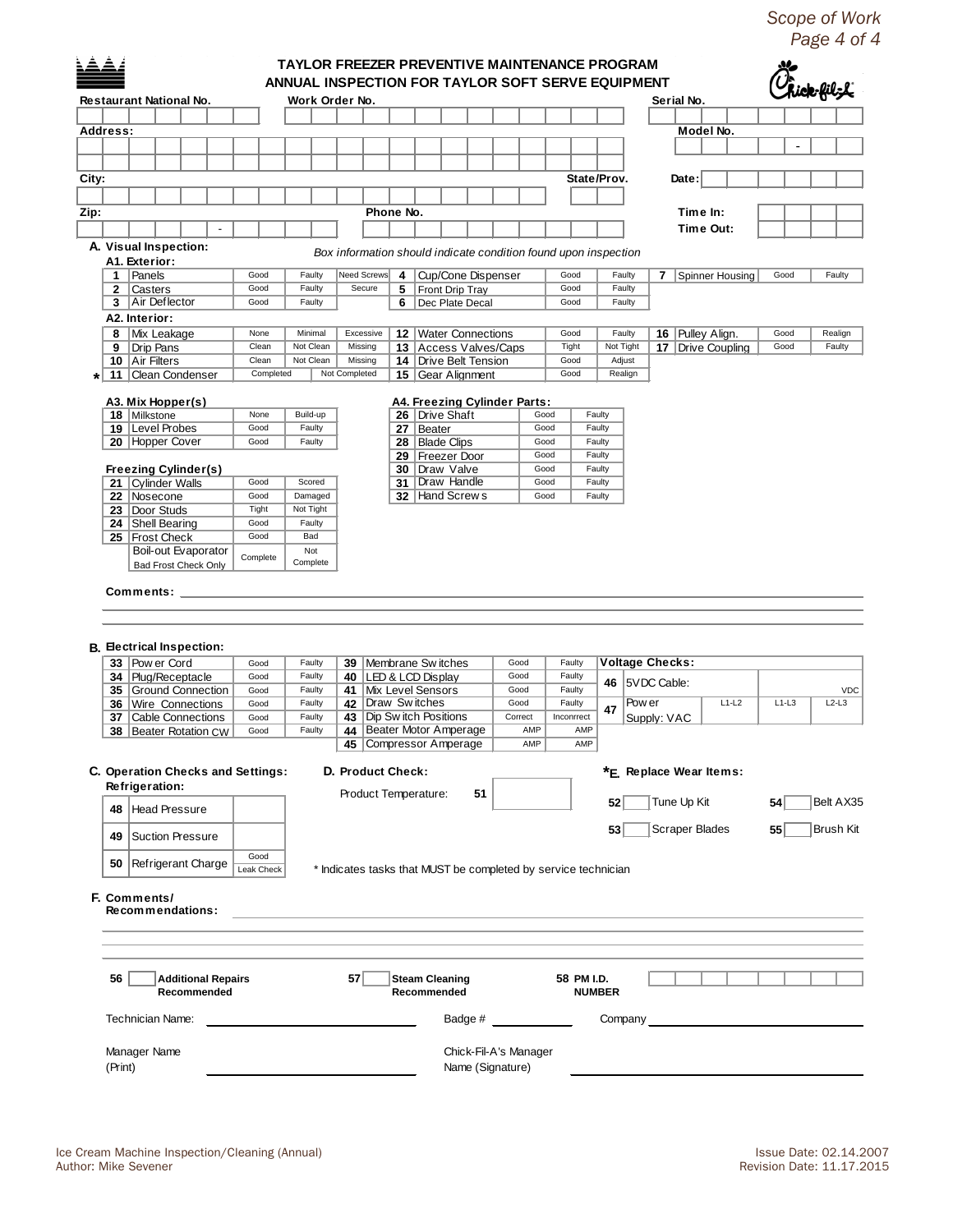<span id="page-5-0"></span>

# MANTENIMIENTO TAREA DE AGENTE SERVICO



# Limpieza e inspección de la máquina de helados (Anual)

## REQUIERE PARA SEGURIDAD DE LOS ALIMENTOS

MODELOS CUBIERTOS: Todas las máquinas de helados Taylor 751 y 794.

COSTO ESTIMADO: \$300-400 (NOTA: El costo estimado está basado en datos históricos y varía dependiendo de la ubicación).

MANTENIMIENTO REALIZADO POR: Agente Taylor de servicio autorizado

## Materiales:

Almohadilla de espuma Airkontrol AK-525R-1-2, ¼" de grosor, 30 PPI [Grainger #5W913]

Limpiador para bovinas no acídico que es bajo en pH una vez diluido (si se requiere limpiador para bobinas)

*[Click here](https://www.cfahome.com/cs/groupshttps:/www.cfahome.com/cs/groups/equipment-login/documents/document/cfaprod_089103.pdf#page=18)  for English.*

Cepillo de limpieza para bovinas con cerdas medianas

## Descripción de la tarea

Anualmente, el Operador debe coordinarse con un agente Taylor de servicio autorizado para inspeccionar la máquina de helados y realizar algunas revisiones de mantenimiento para asegurar que la máquina de helados esté funcionando correctamente.

NOTA: Un número chico de Restaurantes tienen máquinas de helados enfriadas con agua. Algunos de los pasos de esta tarea no se aplican a las máquinas de helados enfriadas con agua.

También vea ALCANCE DEL TRABAJO (adjunto).



NOTA PARA EL OPERADOR: Guarde esta página y entregue la página que queda al agente de servicio. (Las 3 últimas páginas son una reproducción de la Guía PM Taylor.)

## Tareas relacionadas

El Operador es responsable de cambiar los pre-filtros cada mes, como se describe en [Mantenimiento de refrigeraci](http://static.cfacdn.com/fmpublic/cfaprod_129528#page=4)ón y [reemplazo de pre-filtros](http://static.cfacdn.com/fmpublic/cfaprod_129528#page=4) (Regrese al Calendario de Mantenimiento para ver instrucciones.) Como el agente de servicio Taylor debe quitar los filtros de aire para realizar esta tarea, el Operador puede preferir que el agente de servicio Taylor instale nuevos filtros en ese momento.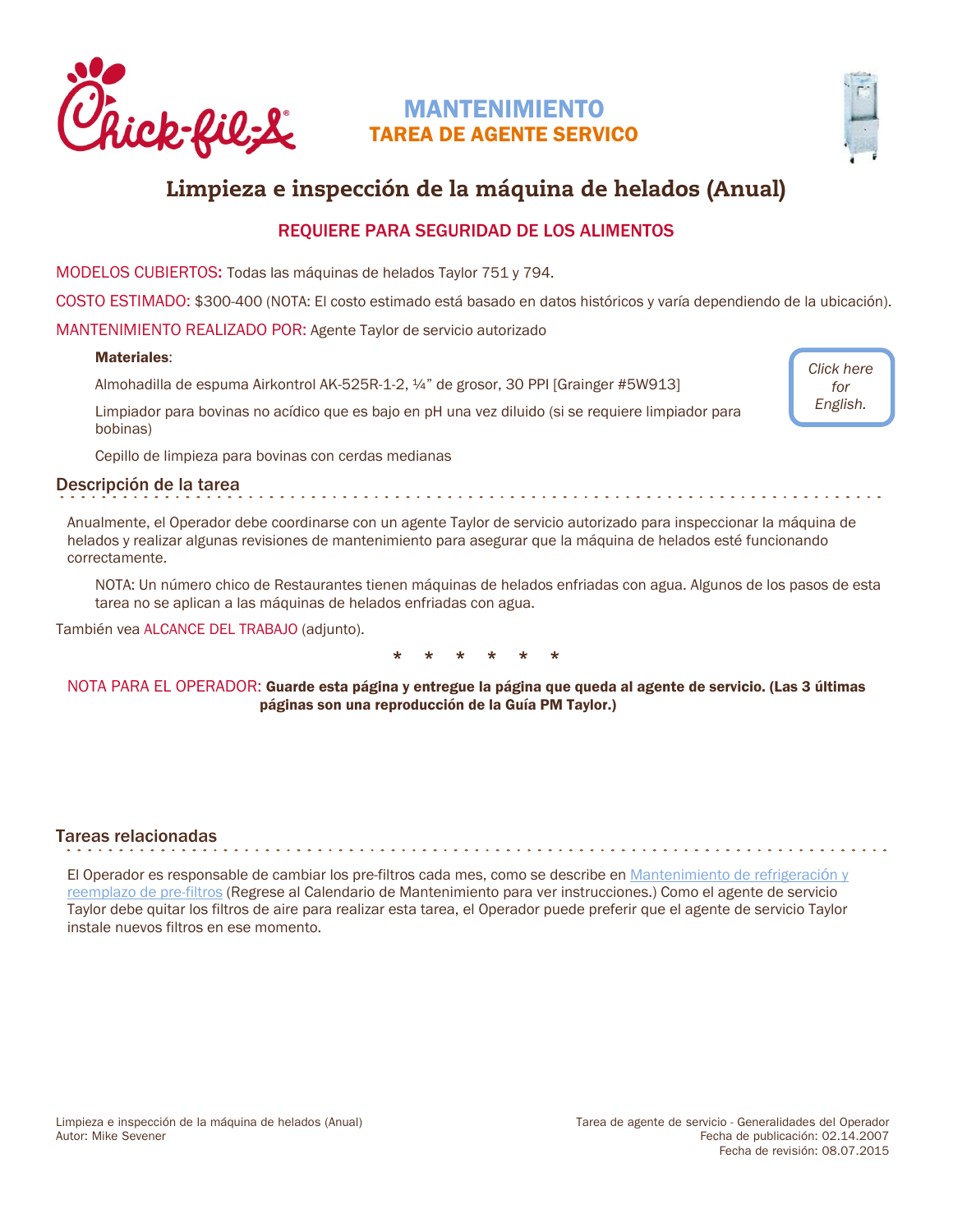

# MANTENIMIENTO TAREA DE AGENTE SERVICO

# Limpieza e inspección de la máquina de helados (Anual)

Estándares

Si se requiere limpiador de bovinas, todo el limpiador debe enjuagarse completamente de las bovinas y el área de trabajo.

## Advertencias

Cada vez que sea posible, apague y desconecte la máquina de helados cuando se haga servicio a la máquina.

Siempre siga las instrucciones del fabricante para diluir los limpiadores de bovinas. No use químicos para abrillantar las bovinas.

No use o reemplace las piezas que puedan cambiar la ingeniería o la garantía del fabricante.

No ponga calibradores en el sistema de refrigeración a menos que las cargas de refrigerante necesiten revisarse debido a reparaciones o problemas de temperatura.

Sólo use refrigerantes y aparatos de medición específicos del fabricante, a menos que las oficinas centrales de Chick-fil-A autorice el uso de algo diferente.

Tome las precauciones apropiadas cuando limpie las bovinas. Proteja todos los alimentos; controle el rociado en exceso. También, proteja los motores eléctricos de los ventiladores del condensador del agua durante la limpieza para evitar que se dañen.

# Pasos

NOTA: Las siguientes instrucciones tienen el propósito de resaltar ciertos pasos de este procedimiento. Los procedimientos estándar de la industria y los manuales de servicio del fabricante pueden requerir pasos adicionales.

- 1. Coordine la visita al Restaurante con el Operador o Gerente. Programar la visita durante horas que no sean pico de ventas.
- 2. Cada vez que sea posible, apague la corriente eléctrica de la máquina de helados antes de empezar el servicio.
- 3. Se recomienda realizar el Mantenimiento Preventivo como se documenta en las siguientes 3 páginas.
- 4. Instale los pre-filtros de material aprobado en ambas bovinas condensadoras. Los pre-filtros deben recortarse para cubrir las aspas únicamente.

NOTE Si los pre-filtros viejos no se recortan correctamente aproveche la oportunidad para demostrar al Operador cómo se deben recortar los pre-filtros para cubrir las aspas únicamente.

- 5. Documente por escrito cualquier problema relacionado con la seguridad o el funcionamiento. Entregue este reporte al Operador o al Gerente.
- 6. Informe al Operador o Gerente cuando termine y permita que el Operador o el Gerente inspeccione las bovinas.

# Restricciones

- $\triangleright$  Fecha de término esperada:  $\perp$
- $\triangleright$  Hora en la que el trabajo puede realizarse:
- > El Contratista realizará la inspección junto con el Operador o el gerente. SÍ \_\_\_\_\_NO \_\_\_\_

(Recordatorio: Todos los cargos deben comunicarse a y ser aprobados por el Departamento de Instalaciones (Facilities Department ) y el Operador/gerente del Restaurante.)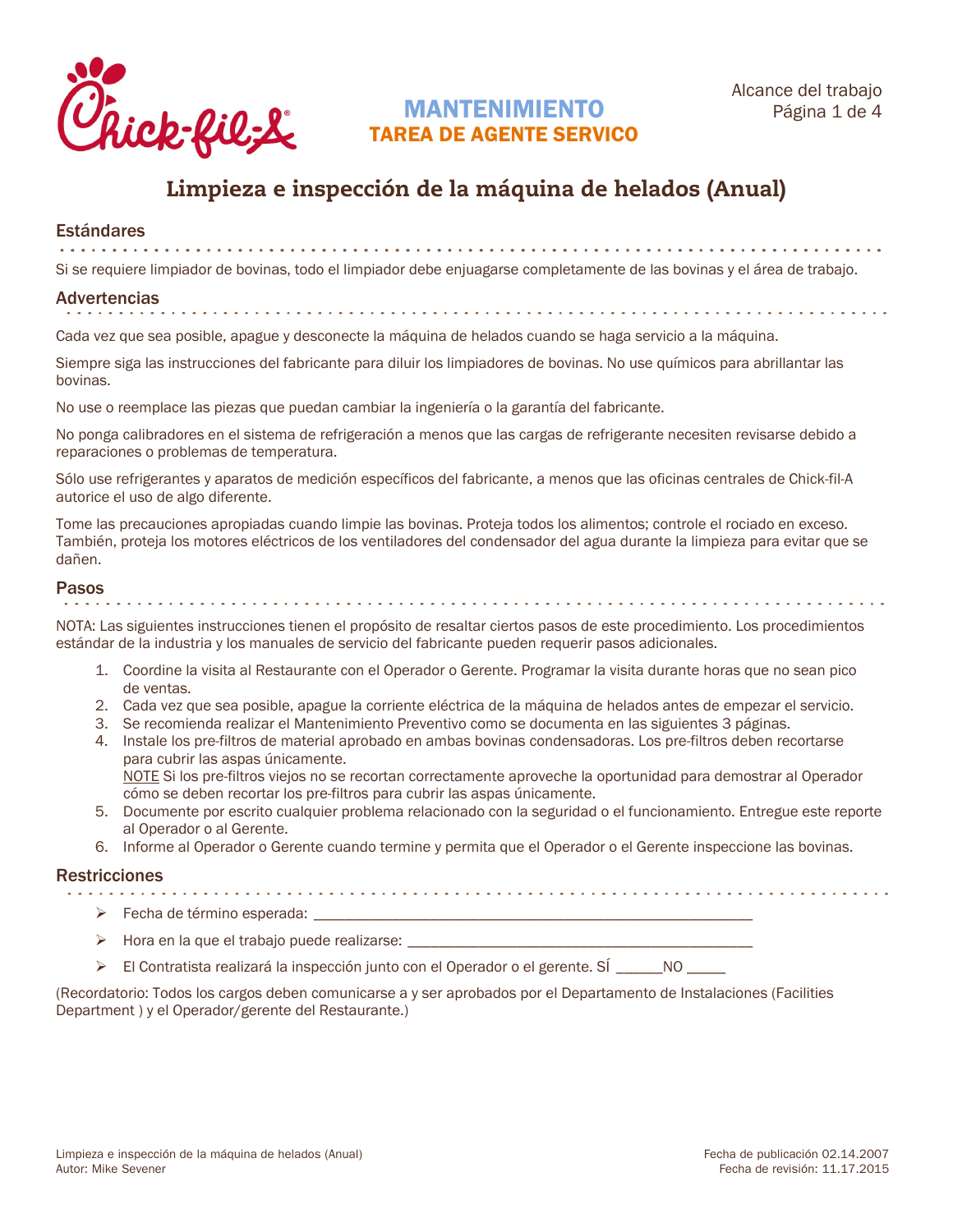## **TAYLOR FREEZER PM GUIDE FOR SOFT SERVE EQUIPMENT**

Follow this guide to perform the Annual PM Inspection.



*Start Here! Before you begin the inspection, talk to the store manager to find out if there have been any recent problems with the machine's performance. Write down any issues or concerns that need attention. Complete each section on the PM Form before moving on to the next section.* 

| <b>A1. Visual Inspection-Exterior</b>                                          |                                                                   |                                                                                                                                                                                           |                                                                                                                                                                                                                                                                  | <b>A4. Freezing Cylinder Parts</b>                                                                 |                                                                                                                                                                                          |  |  |  |  |
|--------------------------------------------------------------------------------|-------------------------------------------------------------------|-------------------------------------------------------------------------------------------------------------------------------------------------------------------------------------------|------------------------------------------------------------------------------------------------------------------------------------------------------------------------------------------------------------------------------------------------------------------|----------------------------------------------------------------------------------------------------|------------------------------------------------------------------------------------------------------------------------------------------------------------------------------------------|--|--|--|--|
| Disconnect the power supply and inspect the exterior of the machine. It may be |                                                                   |                                                                                                                                                                                           |                                                                                                                                                                                                                                                                  | <b>Inspect Freezing Cylinder Parts</b>                                                             |                                                                                                                                                                                          |  |  |  |  |
|                                                                                | disrupting store personnel.                                       | necessary to move the unit to an area that will allow you access around all sides without                                                                                                 | <b>Tools Required:</b><br>None<br>Wear Items: Tune-up Kit Items                                                                                                                                                                                                  |                                                                                                    |                                                                                                                                                                                          |  |  |  |  |
|                                                                                | <b>Tools Required:</b><br>None                                    | Wear Items:<br>None                                                                                                                                                                       |                                                                                                                                                                                                                                                                  |                                                                                                    |                                                                                                                                                                                          |  |  |  |  |
| 1                                                                              | Panels                                                            | All panels installed/ secured with all the proper screws/ no                                                                                                                              |                                                                                                                                                                                                                                                                  | 26 Drive Shaft                                                                                     | Removable/ No wear on hex/ No sharp edges                                                                                                                                                |  |  |  |  |
|                                                                                |                                                                   | sharp edges exposed                                                                                                                                                                       |                                                                                                                                                                                                                                                                  |                                                                                                    | Beater frame not bent or broken/ Front helix not worn/ No loose                                                                                                                          |  |  |  |  |
| 2                                                                              | Casters                                                           | All fully threaded into machine base/ wheels roll freely                                                                                                                                  | 27                                                                                                                                                                                                                                                               | Beater                                                                                             | welds or brazing areas/ Blade pins secure/ Shaft end not worn or<br>rounding out/ Sundae-no wear on rear post                                                                            |  |  |  |  |
| 3                                                                              | Air Deflector                                                     | Installed & secure/ Air discharges forward/<br>Fan guard in place                                                                                                                         |                                                                                                                                                                                                                                                                  | $28$ Blade Clips                                                                                   | Clips not bent or damaged/ Inside clip clean/ Good blade fit                                                                                                                             |  |  |  |  |
| 4                                                                              | Dispenser                                                         | Attached securely on unit/ each holder dispenses properly                                                                                                                                 |                                                                                                                                                                                                                                                                  |                                                                                                    | Freezer Door not cracked or broken/ Door hub or rear flange                                                                                                                              |  |  |  |  |
| 5                                                                              | Front Drip Tray                                                   | Not cracked, warped, or broken/<br>Shield not damaged or missing                                                                                                                          | 29                                                                                                                                                                                                                                                               | Freezer Door                                                                                       | not worn/ Restrictor cap has snug fit on spout/ No mix leaks/<br>Draw valve cavity(s) not worn or pitted/ Sundae- Baffle<br>assembly secure in door/ Not bent, broken, worn, and brazing |  |  |  |  |
| 6                                                                              | Dec Plate Decal                                                   | Not worn, split, or damaged                                                                                                                                                               |                                                                                                                                                                                                                                                                  |                                                                                                    | secure                                                                                                                                                                                   |  |  |  |  |
| 7                                                                              | Spinner Housing                                                   | Check Waring Spinner housing for cracks/vibration.                                                                                                                                        | 30                                                                                                                                                                                                                                                               | Draw Valve                                                                                         | Valve(s) not pitted, knicked, or worn/ No dried mix or milkstone<br>in oring grooves                                                                                                     |  |  |  |  |
|                                                                                | <b>A2. Visual Inspection-Interior</b>                             |                                                                                                                                                                                           | 31                                                                                                                                                                                                                                                               | Draw Handle                                                                                        | Forks not bent or rubbing on face of door                                                                                                                                                |  |  |  |  |
|                                                                                |                                                                   | Remove side panels and rear panel. Inspect the interior for mix leakage, check condition                                                                                                  |                                                                                                                                                                                                                                                                  | 32 Hand Screws                                                                                     | Correct hand screws used/ Threads not damaged                                                                                                                                            |  |  |  |  |
|                                                                                |                                                                   | of the air condensers and filters (clean if needed), replace drive belts, check belt tension,<br>gear and pulley alignment, coupling position, and check all fasteners in drive mechanism |                                                                                                                                                                                                                                                                  |                                                                                                    |                                                                                                                                                                                          |  |  |  |  |
|                                                                                | are tight.                                                        |                                                                                                                                                                                           |                                                                                                                                                                                                                                                                  |                                                                                                    | B. Electrical Inspection Use extreme CAUTION when                                                                                                                                        |  |  |  |  |
|                                                                                | <b>Tools Required:</b><br>Spinner Adjustment Gage (Part # 055688) | Flat Blade Screw Driver/ 1/2" Box Wrenches/ Allen Wrench Set/                                                                                                                             |                                                                                                                                                                                                                                                                  |                                                                                                    | working around live electrical circuits and hazardous                                                                                                                                    |  |  |  |  |
|                                                                                | Wear Items:<br><b>Drive Belts</b>                                 |                                                                                                                                                                                           |                                                                                                                                                                                                                                                                  |                                                                                                    | Inspect power cord, plug and receptacle, and grounding circuit. Remove the control box                                                                                                   |  |  |  |  |
| 8                                                                              | Mix Leakage                                                       | Indicate amount of dried mix build-up found inside machine.                                                                                                                               | cover and dec plate panel to check wire and cable connections are secure. Verify<br>machine is properly grounded. Check beater rotation. Check all switches, LED/LCD<br>displays, and sensors are functional. Check and record voltage readings with an accurate |                                                                                                    |                                                                                                                                                                                          |  |  |  |  |
| 9                                                                              | Drip Pans                                                         | Indicate condition of interior drip pans (Clean if needed)                                                                                                                                |                                                                                                                                                                                                                                                                  |                                                                                                    |                                                                                                                                                                                          |  |  |  |  |
| 10                                                                             | <b>Air Filters</b>                                                | Indicate condition of condenser air filters (Clean if needed)                                                                                                                             |                                                                                                                                                                                                                                                                  | meter.<br><b>Tools Required:</b><br>Needle nose pliers, screwdrivers, voltage meter (AC/DC), allen |                                                                                                                                                                                          |  |  |  |  |
| 11                                                                             | Condensers                                                        | Clean condenser coils for hopper and freezing cylinder.                                                                                                                                   | wrench set                                                                                                                                                                                                                                                       |                                                                                                    |                                                                                                                                                                                          |  |  |  |  |
| 12                                                                             | <b>Water Connections</b>                                          | If applicable, no water leaks/ no wearing or kinks in lines                                                                                                                               |                                                                                                                                                                                                                                                                  | Wear Items:<br>None                                                                                |                                                                                                                                                                                          |  |  |  |  |
| 13                                                                             | <b>Access Valves</b>                                              | Valve stems secure/ Capped to prevent refrigerant leakage                                                                                                                                 |                                                                                                                                                                                                                                                                  |                                                                                                    | Cord wires are correct ampacity rating for the application/ Power                                                                                                                        |  |  |  |  |
| 14                                                                             | Drive Belts/Tension                                               | Replaced Drive Belts/ Deflection: Cog Belt 1" V-Belt 1/2"                                                                                                                                 | 33                                                                                                                                                                                                                                                               | Power Cord                                                                                         | Cord not worn, cut, or damaged/ Cord wires held tight in machine<br>terminal block and Plug/ Cord is secured to base pan and<br>control box with strain relief                           |  |  |  |  |
| 15                                                                             | Gear Alignment                                                    | Each Gear Box is properly aligned/ Securely fastened                                                                                                                                      |                                                                                                                                                                                                                                                                  |                                                                                                    |                                                                                                                                                                                          |  |  |  |  |
| 16                                                                             | <b>Pulley Alignment</b>                                           | Motor pulley aligned with gear pulley/<br>Keyway and screws tight                                                                                                                         |                                                                                                                                                                                                                                                                  |                                                                                                    |                                                                                                                                                                                          |  |  |  |  |
|                                                                                | 17   Drive Coupling                                               | Proper position/ secure on shaft (keyway in place/ both set<br>screws tight) /no mix inside coupling                                                                                      |                                                                                                                                                                                                                                                                  | 34   Plug/Receptacle                                                                               | Plug removable from Receptacle/ Plug or Receptacle not<br>cracked or damaged/ Receptacle mounted securely/ Plug<br>terminals not corroded or burnt                                       |  |  |  |  |
|                                                                                |                                                                   | A3. Mix Hopper & Freezing Cylinder                                                                                                                                                        | 35                                                                                                                                                                                                                                                               | Ground<br>Connection                                                                               | Inspect ground wiring is secure in plug and ground terminal/<br>Verify machine is properly grounded using a voltage meter                                                                |  |  |  |  |
|                                                                                | Inspect Mix Hopper and the Freezing Cylinder.                     |                                                                                                                                                                                           |                                                                                                                                                                                                                                                                  |                                                                                                    | With power disconnected to unit, check all wire connections                                                                                                                              |  |  |  |  |
|                                                                                | 18   Milkstone                                                    | Inspect mix hopper(s) for milkstone                                                                                                                                                       | 36                                                                                                                                                                                                                                                               | Wire<br>Connections                                                                                | terminals inside control box are securely fastened or spliced/                                                                                                                           |  |  |  |  |
|                                                                                | 19 Level Probes                                                   | Probes secure/ No mix or milkstone build-up on probes                                                                                                                                     |                                                                                                                                                                                                                                                                  |                                                                                                    | Low voltage wiring is routed away from high voltage wiring                                                                                                                               |  |  |  |  |
|                                                                                | 20 Hopper Cover                                                   | Fit properly on hopper ridge and retaining pins/No holes or<br>splits to cause saturation/ Not cracked or broken/ Knob<br>secure                                                          | 37                                                                                                                                                                                                                                                               | Cable<br>Connections                                                                               | Inspect cable pins are not corroded, damaged or missing/<br>Ribbon cable is not cut or damaged/ Cable routed away from                                                                   |  |  |  |  |
| 21                                                                             | <b>Cylinder Walls</b>                                             | Walls smooth with no scoring or pitting                                                                                                                                                   |                                                                                                                                                                                                                                                                  |                                                                                                    | moving parts/ Pin connections are secure                                                                                                                                                 |  |  |  |  |
| 22                                                                             | Nosecone                                                          | Inspect surface for cracks or damage                                                                                                                                                      |                                                                                                                                                                                                                                                                  | 38 Beater Rotation                                                                                 | Verify beater rotation is turning clockwise (view from front)                                                                                                                            |  |  |  |  |
| 23                                                                             | Door Studs                                                        | Tightly secured in nosecone/ No damaged threads                                                                                                                                           | 39                                                                                                                                                                                                                                                               | Membrane<br>Switches                                                                               | Verify all membrane switches on dec panel are operational                                                                                                                                |  |  |  |  |
|                                                                                | <b>24</b> Shell Bearing(s)                                        | No sharp edge around front surface/ No internal wear/ No<br>leakage around outside of bearing/ Drip Guide installed                                                                       | 40                                                                                                                                                                                                                                                               | LED's                                                                                              | Verify all LEDs behind dec plate are operational                                                                                                                                         |  |  |  |  |
|                                                                                |                                                                   | Perform frost check on freezing cylinder. If bad, perform boil-                                                                                                                           | 41                                                                                                                                                                                                                                                               | <b>Level Sensors</b>                                                                               | Verify probe sensors in hoppers detect mix level                                                                                                                                         |  |  |  |  |
|                                                                                | 25   Frost Check                                                  | out of evaporator. Indicate on form that boil-out was                                                                                                                                     |                                                                                                                                                                                                                                                                  |                                                                                                    | Inspect switch mechanism and wire connections are secure/                                                                                                                                |  |  |  |  |
|                                                                                |                                                                   | completed.                                                                                                                                                                                | 42                                                                                                                                                                                                                                                               | Draw Switches                                                                                      | Check for proper switch engagement                                                                                                                                                       |  |  |  |  |

**43** Dip Switch Settings Check dip switches for correct settings.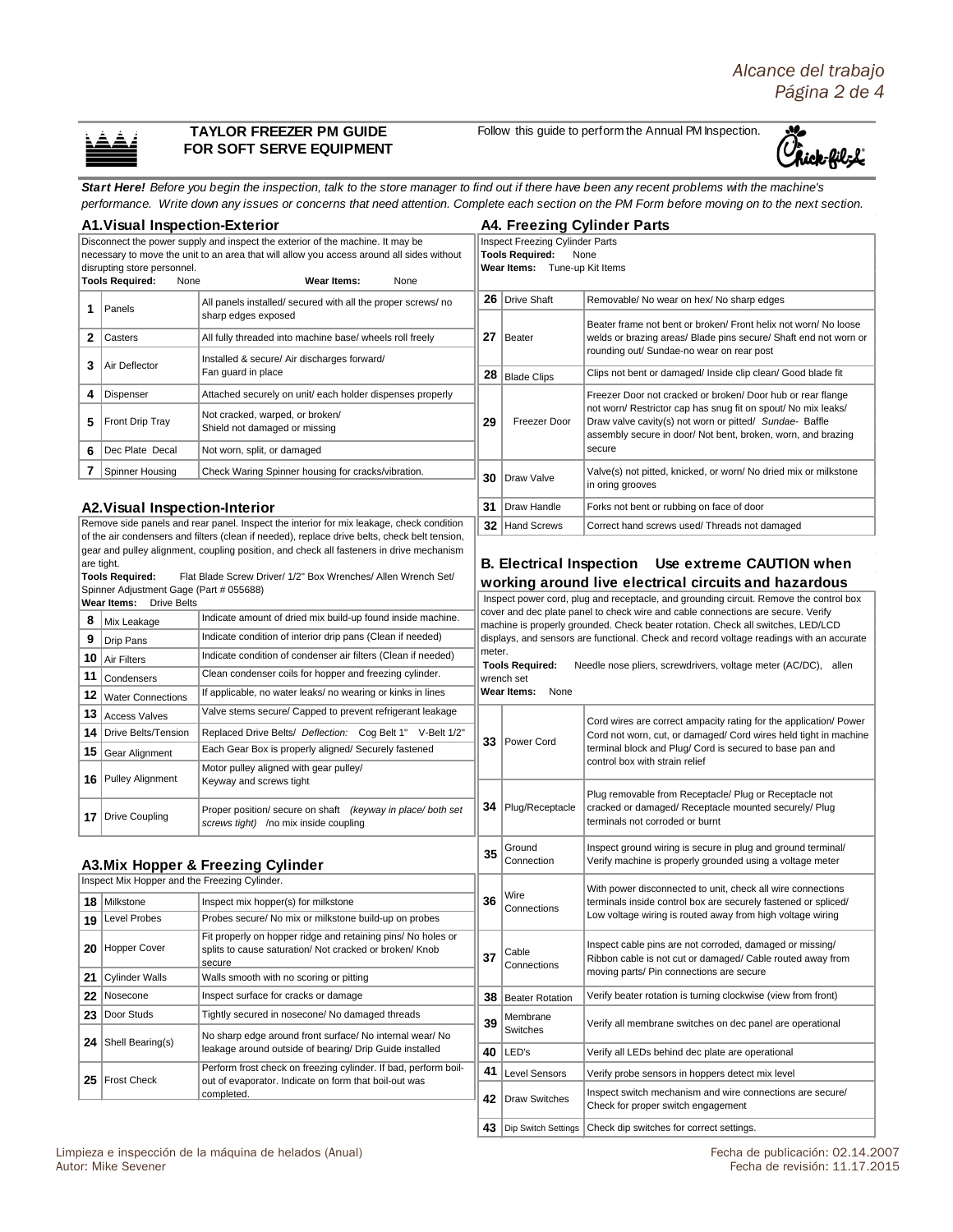## **B. Electrical Inspection (Cont.)**

| 44 | 5VDC Cable              | Verify voltage is between 4.75 - 5.25 VDC                                                                                                                               |                                     | Check and Reco                                                 |  |  |
|----|-------------------------|-------------------------------------------------------------------------------------------------------------------------------------------------------------------------|-------------------------------------|----------------------------------------------------------------|--|--|
| 45 | Power Supply            | Check and Record supply voltage for each leg of power                                                                                                                   | shake cup fill lev<br>Wear Items: N |                                                                |  |  |
| 46 | <b>Beater Motor AMP</b> | Check and record beater motor amperage. For units with one<br>freezing cylinder, complete the first box. For units with two<br>freezing cylinders, complete both boxes. |                                     | <b>Tools Required</b><br><b>Product Specifi</b><br>Soft Serve: |  |  |
|    |                         | Check and record compressor amperage. For units with one                                                                                                                | 51                                  | Product Te                                                     |  |  |
| 47 | Compressor AMP          | freezing cylinder, complete the first box. For units with two<br>freezing cylinders, complete both boxes.                                                               |                                     | <b>E.Wear Ite</b>                                              |  |  |

## **C. Operations Checks and Settings: Refrigeration**

Attach refrigeration manifold hoses on the high and low side access valves and purge hoses. Check Head Pressure and Suction Pressure readings during a freezing cycle (Allow pressure to stabilize). Compare findings with the chart below and adjust valve as needed. Note: Chart pressures for R404A only. Consult service manual for other refrigerant pressure specifications.

IMPORTANT: Each gauge manifold hose must have a quick disconnect or shut off valve to prevent a loss of refrigerant during installation and removal of the gauge set. For gauge removal, first close off the high side access valve. With compressor running, slowly draw refrigerant remaining in the hoses into the low side of the system. Close and remove suction side hose when the pressure has stabilized at the lowest reading.

|                                 | <b>Head Pressure</b>     |                 | 70F (21.1C) 240-270psi (1,655 - 1862 kPa)                                                                        |  |
|---------------------------------|--------------------------|-----------------|------------------------------------------------------------------------------------------------------------------|--|
|                                 | Air Cooled:              |                 | 80F (26.7C) 270-300psi (1,862 - 2,069 kPa)                                                                       |  |
|                                 |                          |                 | 90F (32.2C) 300-340psi (2,069 - 2,344 kPa)                                                                       |  |
|                                 |                          |                 | 100F (37.8C) 340-380psi (2,344 - 2,620 kPa)                                                                      |  |
|                                 | <b>Water Cooled:</b>     |                 | Water Regulator Setting 255 psi (1,758 kPa)                                                                      |  |
|                                 | <b>Suction Pressure:</b> | Air Cooled      | <b>Water Cooled</b>                                                                                              |  |
|                                 | Soft Serve:              | 21 psi (145kPa) | 20-22psi (9138-152kPa)                                                                                           |  |
| 48                              | <b>Head Pressure</b>     |                 | Check and record the Head Pressure for each side                                                                 |  |
| 49                              | <b>Suction Pressure</b>  |                 | Check and record the Suction Pressure for each side/ Check<br>box if the expansion valve required an adjustment. |  |
| 50<br><b>Refrigerant Charge</b> |                          |                 | Pressure readings and performance indicate proper charge/<br>Low refrigerant charge, checked system for leaks    |  |

### **D. Product Check**

**Vone** Digital Thermometer +/-0.5F (0.28C) / Scale/ Stop Watch rd the Finished Product Temperature, Fill time or Draw rate. Check rel setting. Record topping bath temperature settings (adjust if needed).

#### **Product** Sections:

| Soft Serve:     | 19 to 20 F (-7.2 to -6.7 C) |
|-----------------|-----------------------------|
| 51 Product Temp | Record Product Serving Temp |

## **In Replacement Check List**

|       | l Record th |
|-------|-------------|
| 52-55 | replaced.   |

Requantity in the box for each of the wear items Wear items MUST be replaced.

## **F.Comments/Recommendations:**

Use this space to make recommendations, note any additional parts replaced or work performed, and describe general condition of the machine.

| 56 | Check box if additional repairs are recommended                                                             |
|----|-------------------------------------------------------------------------------------------------------------|
| 57 | Check box if steam cleaning recommended                                                                     |
| 58 | Record the PM Identification number found on the PM sticker<br>to be placed on the freezer (if applicable). |